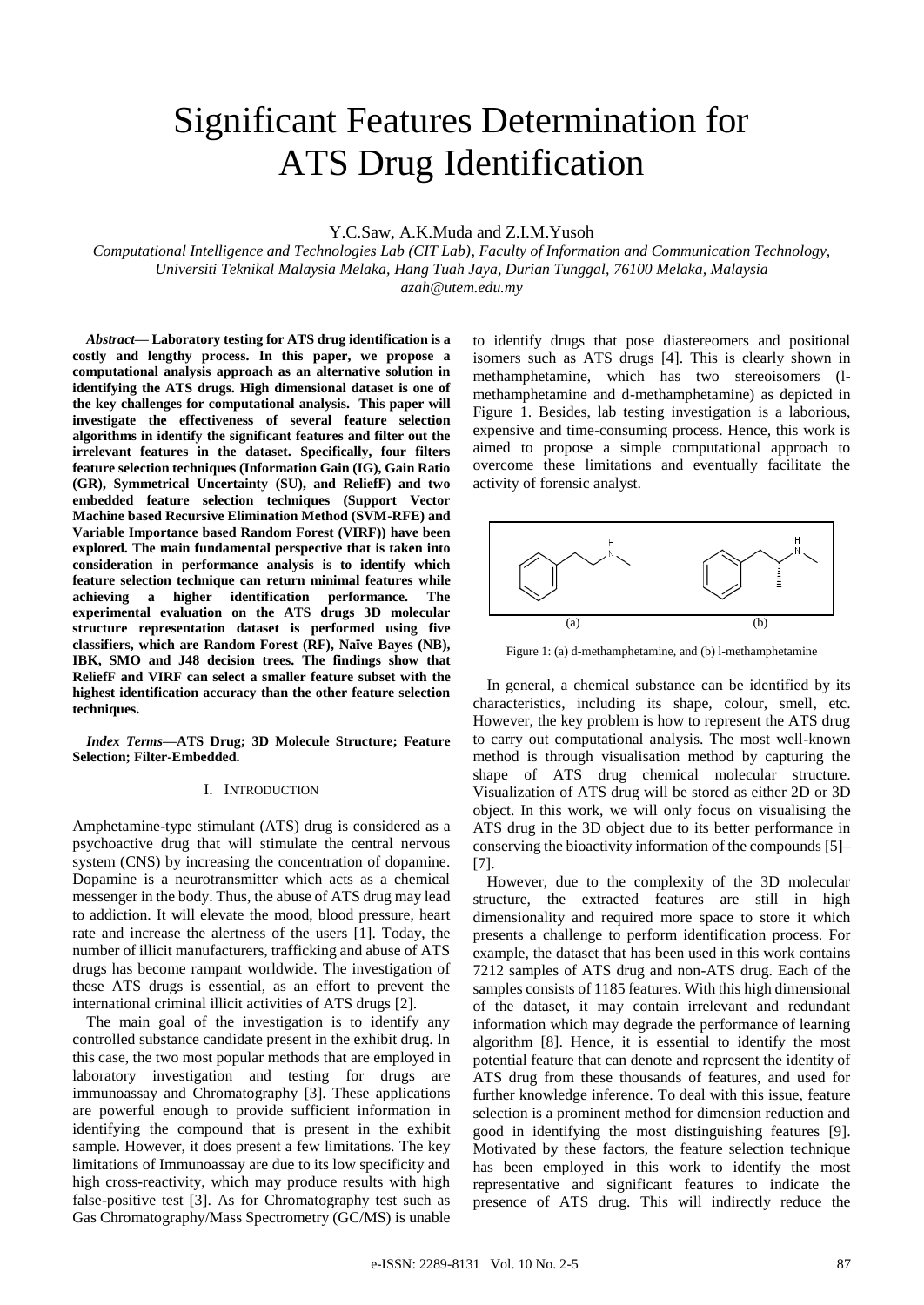complexity for further processing in ATS drug identification.

The overall goal of this paper is to investigate the effectiveness of six feature selection methods which composed of four filter feature selection techniques (Information Gain (IG), Gain Ratio (GR), Symmetrical Uncertainty (SU), and ReliefF) and two embedded feature selection techniques (Support Vector Machine based Recursive Elimination Method (SVM-RFE) and Variable Importance based Random Forest (VIRF)) on the ATS drug dataset. The resulted feature subset of each feature selection techniques will be compared among each other's as well as the original dataset using five common classifiers namely Random Forest (RF), Naïve Bayes (NB), IBK, SMO and J48 decision trees.

# *A. Related Works*

Feature selection has been widely applied in various forensic domains such as biomedical, signature or handwriting comparison, chemical profiling, face recognition, glass identification, footwear pattern classification, etc.

Research that investigated the probability of the existence of online digital fingerprint based on thinking style signature that used to determine the online users is done in [10]. 43 respondents of server-side web data were used and tested in this study. Five thinking styles which include Judiciary, Oligarchic, Legislative, Hierarchical, and External thinking style were then extracted and clustered into five dichotomies. Various supervised machine learning techniques were explored in this study to distinguish the individuals from each dichotomy. Based on the experimental results, it was noted that Meta classifier of a Logistic model tree (J48) with bagging technique produces better accuracy. In addition, the observed signature was further used in the digital forensic process.

Alshaikhdeeb et al. [11] conducted an extensive review of Biomedical Named Entity Recognition (BNER). The authors have studied three common features that used in BNER: morphological features, dictionary-based features, lexical features and distance-based features. Then, these features can be further classified into Numeric, Nominal and Boolean features. Throughout the discussion, the authors demonstrated that Morphological Boolean features outperformed the other features in BNER process. Thereby, this paper suggests that this feature should be used in facilitating the process of identifying extracting biomedical entities.

In [12], a new heuristic nucleotide physicalechemical property selection (HPCS) algorithm have been proposed to select the most representative nucleotide physicalechemical properties for N6-methyladenosine (m6A) site prediction. The experimental results proved that it is a promising approach to achieve a higher success rate compared to the existing state-of-the-art sequence-based m6A site predictors.

The use of machine learning methods had been explored in [13] for developing an automated system to detect colorectal cancer using near-infrared Raman spectroscopy together with feature selection technique. The goal of this paper is to identify the characteristic of Raman bands associated with biochemical components with swarm intelligence ACO-SVM technique, which will be used to classify colorectal cancer from normal tissue. Their experiment indicates that feature selection was necessary to select the important features of tissue Raman spectra and achieve a good result in classification performance.

In [14], a sequential forward search and a depency based evaluation criterion are used to improve the classification performance in forensic handwriting identification. It shows a promising result of the prediction performance, despite a major reduction of the features, from 58% (original dataset) to 80% (after feature selection). This result is comparable to the others work in literature where graphometric features were taken into account as well.

In addition, feature selection also used in classify Alzheimer's disease with Raman spectra [15]. The result gained from this research show that the proposed method can effectively select the most discriminative peak from the preprocessed spectrum. The selected features will then be used for the diagnosis of Alzheimer's disease.

Another application of feature selection is applied in recognition of model-free gait. Paper [16], explore a feature selection method based on Random Forest feature rank algorithm to extract the most informational features from the gait sequence. The main goal of this work is to describe the human walking by using probabilistic based gait modelling. The result showed that the proposed method could reduce the complexity of the learning task and achieve a better classification performance.

In short, feature selection has been widely applied in various areas and has offered a new opportunity to solve different issues. In the case of our work domain, ATS drugs identification requires the knowledge from the experts; the equipment is that used for laboratory testing and the budget to acquire materials. It is a lengthy and costly procedure in real life. In this sense, a more user-friendly alternative is necessary. Hence, we investigate various feature ranking algorithms to confront this situation. Specifically, we focused on four filter methods and two embedded method that follows the feature ranking procedure. Both methods are considered less computationally expensive as compared to wrapper method. Five different state-of-the-art classifiers are adopted to ensure robustness and reliability of the obtained features subset.

# *B. Feature Selection*

Several feature selection algorithms are available in the literature. Generally, feature selection can be further grouped into three types: filter, wrapper, embedded [14]. Each of these has their advantages and disadvantages. Filter method is selecting features based on information theory and statistical evaluation criteria without the aid of the classification algorithm. This method will evaluate each feature individually and produce a feature subset with the minimal amount of irrelevant and redundant features. This method is less computationally expensive and less time-consuming. However, the interaction with the classifier algorithm is not considered.

In contrast, wrapper method will produce a subset of features with the aid of the classification algorithm. By doing so, predictive performance will act as a criterion to assess the relevant features subset. This method is believed to have better predictive accuracy, but it also suffers from high computationally expensive cost [9]. The embedded method is somewhat similar to wrapper methods, but it consumes less computational cost.

The embedded method works by incorporating the selection of features in the training process. In short, filter method and embedded method are relatively computationally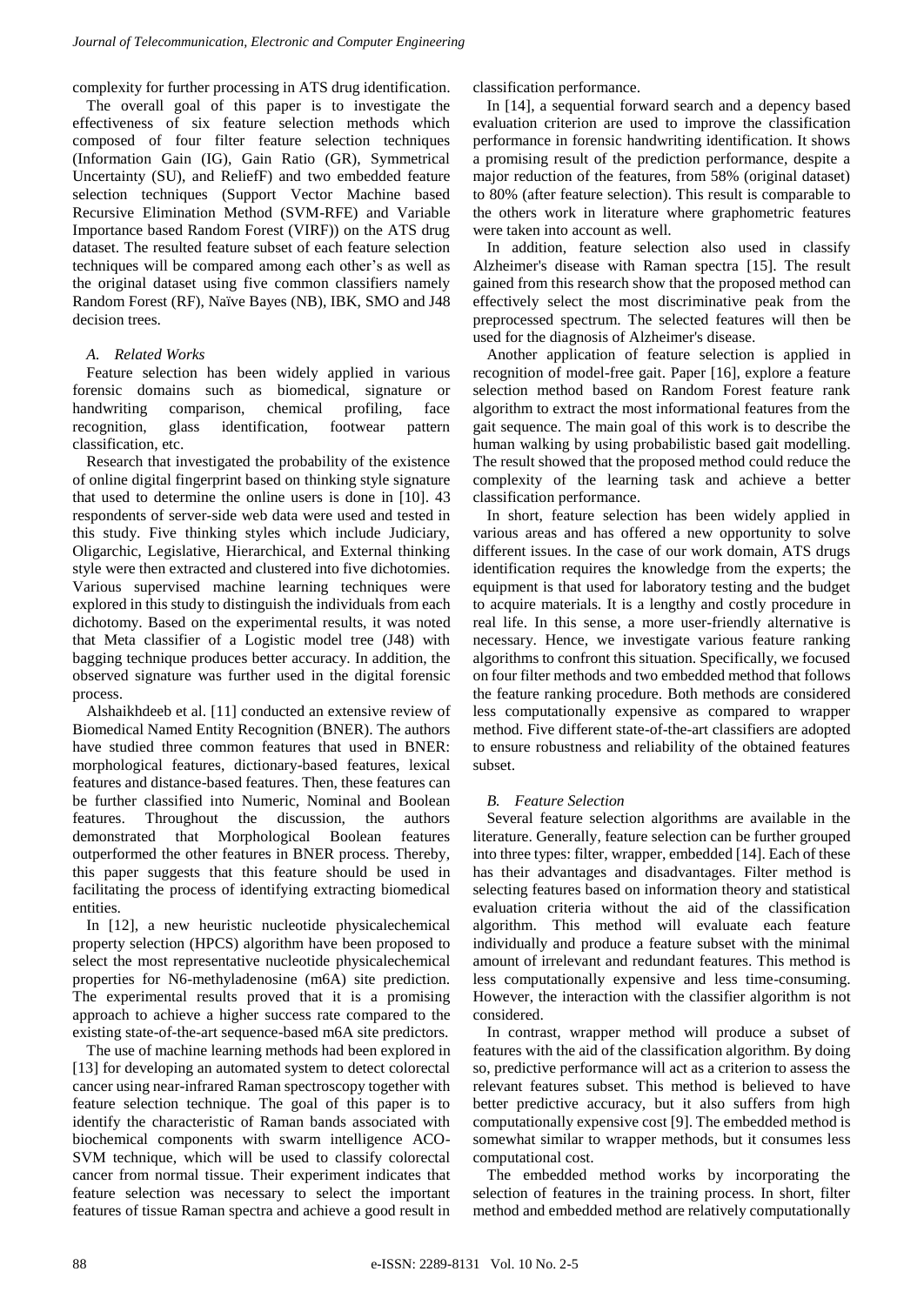effective compared to wrapper method. Both methods are commonly applied as a feature ranking procedure. Meanwhile, feature selection can be further categorised into two types, which are feature ranking methods and feature subset selection methods. Feature ranking works by sorting all the features based on their importance while subset selection chooses a subset of the most important features for classification. In [15], [16], it is shown that the feature ranking methods are more efficient than the feature subset selection methods.

Therefore, in this work, we are focusing on the investigation of the utility of four filter methods and two embedded method based feature ranking techniques in the work of ATS drugs identification.

The rest of the paper is organised as follows: in the next section, we presented the material and method used in this paper. In Section 3, the experimental findings are discussed and evaluated. A conclusion is presented in Section 4.

## II. THE MATERIALS AND METHODS

#### *A. Data Collection*

The dataset that used in this analysis is from 3D Exact Legendre descriptor (3D-ELD) [17]. This data source contained 7212 sample records, which contains 3602 of non-ATS drug molecular structure and 3610 of ATS drug molecular structure. Each instance is described by a fixed number of features, along with a class label. The features are recorded in voxel which aims to maintain the realistic properties of the 3D ATS molecular structure. This data source is used to train and test the proposed feature selection algorithm in this work. The characteristics of these datasets are presented in Table 1.

Table 1 Description of Dataset Used

| MolID                | Features       |        |                |               |                      |           |           | Class     |            |
|----------------------|----------------|--------|----------------|---------------|----------------------|-----------|-----------|-----------|------------|
|                      | I <sub>1</sub> | I2     | I <sub>3</sub> |               |                      | I1183     | I1184     | I1185     |            |
|                      | $-0.02453$     | 0.0175 | $-0.$          |               |                      | $-2.2780$ | $-0.1131$ | 8.243774  | nATS       |
|                      |                |        | 01403          |               |                      |           |           |           |            |
| 2                    | $-0.01807$     | 0.0223 | $-0.0166$      |               |                      | $-6.8526$ | $-0.6992$ | 21.38265  | nATS       |
| 3                    | $-0.01276$     | 0.0101 | $-0.0153$      |               |                      | $-7.2899$ | $-0.5213$ | 23.4808   | nATS       |
| .<br>.               | .<br>.         | .<br>. | .<br>.         | .<br>.        | $\cdots$<br>.        | .<br>.    | .<br>.    | .<br>.    | .<br>.     |
| .<br>.               | .<br>.         | .<br>. | .<br>.         | .<br>$\cdots$ | $\cdots$<br>$\cdots$ | .<br>.    | .<br>.    | .<br>.    | .<br>.     |
| $\cdots$<br>$\cdots$ | .<br>.         | .<br>. | .<br>.         | .<br>$\cdots$ | $\cdots$<br>.        | .<br>.    | .<br>.    | .<br>.    | .<br>.     |
| 7210                 | $-0.01884$     | 0.0144 | $-0.0131$      |               |                      | 8.936222  | $-0.2686$ | $-7.5110$ | <b>ATS</b> |
| 7211                 | $-0.01652$     | 0.0276 | $-0.0168$      |               |                      | 0.9267    | 0.3648    | $-16.986$ | <b>ATS</b> |
| 7212                 | $-0.0135$      | 0.0120 | $-0.0103$      |               |                      | $-19.705$ | 0.3648    | 108.26    | <b>ATS</b> |

#### *B. Performance Measurements*

Several metrics are used to evaluate the classifier performance. All of the performance metrics are evaluated based on four possible measurements:

- i. True positive (TP): ATS drug sample correctly classified
- ii. False positive (FP): ATS drug sample incorrectly classified
- iii. True negative (TN): Non-ATS drug sample correctly identified
- iv. False negative (FN): Non -ATS drug sample incorrectly classified

The number of features selected for each feature ranking techniques will be considered as criteria to measure their performance. The main concern of this work is how well the predictive model will perform based on the selected features.

Therefore, in this work we perform comparison analysis based on accuracy (ACC), in percentage, as defined as follows:

$$
ACC = \frac{TP + TN}{TP + FP + TN + FN} \tag{1}
$$

## *C. Proposed Method*

The experimental design composed of three main steps, which starts by ranks all the features based on different criteria by IG, GR, SU, ReliefF, SVM-RFE, and VI-RF. Next, the top-ranked features return by each of the feature ranking techniques is assessed by using the different dimension of feature subset. All these feature subsets are examine using RF, NB, IBK, SMO and J48 decision trees classifiers. Figure 2 depicts an overview of the experimental design.



Figure 2: Overview of the experimental design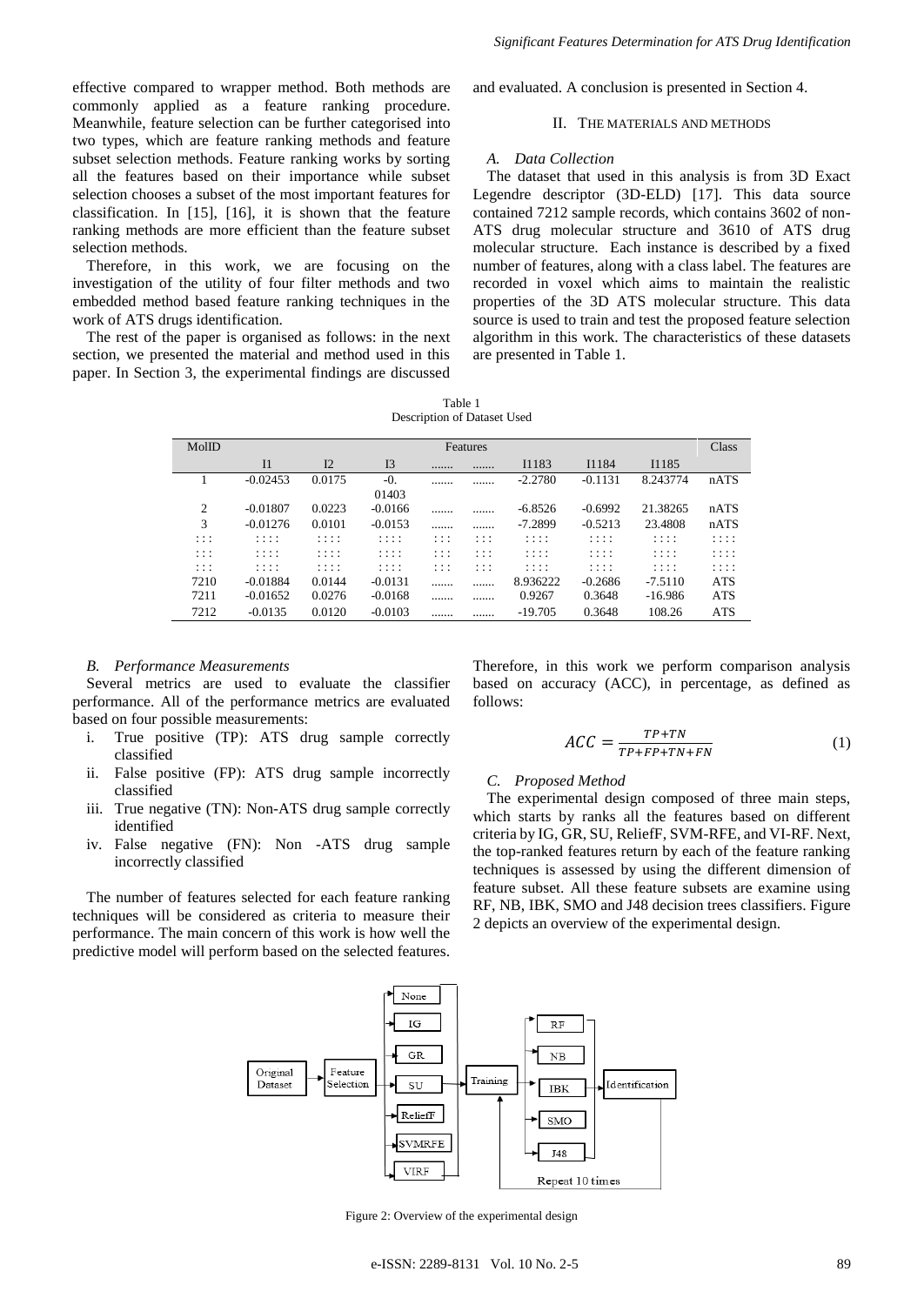The feature ranking techniques that employ in this work are further elaborate as follows:

#### *1) Information Gain*

Information gain is a symmetrical measurement technique which is based on entropy concept from information theory [18]. Given the entropy is a criterion to measure the impurity of a training set. Given the value of another attribute X, IG measures the additional information provided by class attribute Y [19]. The decrease in the amount by which the weighted average impurity of Y, compared to the original dataset will be calculated. The formula of IG is given by:

$$
IG = H(Y) - H(Y|X) = H(X) - H(X|Y)
$$
 (2)

A significant limitation of IG is that it tends to bias to the feature with majority number of positive values, rather than the feature with fewer values even though the features with fewer values are more informative.

## *2) Gain Ratio (GR)*

The Gain Ratio is the non-symmetrical measurement which will penalise the multi-valued features to compensate for the bias of the IG towards features with more values[19]. GR works by dividing IG with the entropy of X to normalise the value of IG. The result from the normalisation process will be in the range of  $[0, 1]$ . When GR=1 means the attribute X is informative to predict class attribute Y, while GR=0 means the attribute  $X$  is non-informative to  $Y$ . In opposition to IG, GR tends to bias to favour the attribute with fewer values. In addition, GR The formula of GR is given by:

$$
GR = \frac{IG}{H(X)}\tag{3}
$$

#### *3) Symmetrical Uncertainty (SU)*

Symmetrical Uncertainty is a symmetrical measurement technique that tends to evaluate the association between the feature and the targeted class. Furthermore, it is used to compensate for the bias in IG by dividing the IG with the sum of the entropies of X and Y [19]. SU treated a pair of features symmetrically and used to measure the correlation between the features. Similar to GR, the value of the result is normalising within the range of [0, 1]. When SU=1 means the attribute X is informative to predict class attribute Y, while  $SU=0$  means the attribute X is non-informative to Y. Similar to GR, SU tends to bias to favour the attribute with fewer values. The formula of SU is given by:

$$
SU = 2 \frac{IG}{H(Y) + H(X)}
$$
(4)

## *4) ReliefF*

ReliefF is an approach which was extended by Kononenko in the year 1994 to cater to the limitation of noisy and incomplete data and two-class classification problems[20]. The original Relief was introduced by Kira and Rendell in 1992. The basic idea of ReliefF is to select a sample instance at random and search two nearest neighbours: one from the same class (nearest hit) and one from the different class (nearest miss). Then it will update the feature weighting vector according to the two nearest neighbours. The quality estimation of the selected features is based on the weight computation of the probability between the selected instances and their two nearest neighbours (nearest hit and nearest miss).

The rationale of this idea is a feature is considered good when the probability of two nearest neighbours from the same class having the same value. Meanwhile, the features with their nearest neighbours from two different classes should have different values. Therefore, the larger the difference between this probability, the better the features to be. The final output of ReliefF is by return a ranked list whose weight exceeds the user-defined threshold. The list will be sorted in descending order, and the top-ranked features are selected as the optimal features for the candidate solution. In short, this technique provides a good capability in dealing with incomplete and noisy data [21].

## *5) Support Vector Machine-based Recursive Feature Elimination (SVMRFE)*

SVM-RFE is a feature ranking algorithm that proposed by[22]. It is an algorithm that eliminates feature recursively based on the weighting provided by SVMs. The algorithm will begin with all the feature and remove the least important features recursively for the classification in a backward elimination manner. For a better understanding of SVM-RFE, its algorithm is presented in the algorithm 4. The basic procedure of SVM-RFE is based on the following intuition:

- i. Train a classifier.
- ii. Compute a ranking criterion for all the features.
- iii. Remove the feature with the smallest ranking criterion.

## *6) Variable Importance based Random Forest (VIRF)*

VI-RF is an embedded feature selection technique, which selects the relevant features based on the variable importance yielded by random forest. In the context of random forest which made of an ensemble of decision trees, Breiman in the year of 2001 proposed a permutation test procedure in order to compute variable importance based on the classification error [23]. The difference in classification accuracy caused by the permutation is taking into account to define the variable importance. The prediction accuracy will not be affected by permuting the values of the variable that consists of purely random noise. Formally, the variable importance using random forest is computed based on two main principle, which is: randomisation and out-of-bag error (OOB) estimates. Let  $\bar{B}^{(t)}$  be the out-of-bag (OOB) sample for a tree, with t  $\varepsilon$  {1, ..., ntree}. The importance measure for variable  $X_i$  in tree t is precisely defined as follows:

$$
VI^{(t)}(x_j) = \frac{\sum_{i \in \overline{B}(t)} I(y_i = \hat{y}_i^{(t)})}{|\bar{B}^{(t)}|} - \frac{\sum_{i \in \overline{B}(t)} I(y_i = \hat{y}_{i, \pi_j}^{(t)})}{|\bar{B}^{(t)}|}
$$
(5)

where  $\hat{y}_i$  $f_i^{(t)} = f^{(t)}(x_i)$  is the predicted class for observation i before, and  $\hat{y}_{i,\pi_j}^{(t)} = f^{(t)}(x_{i,\pi_j})$  the predicted class for observation i after permuting its value of variable  $X_i$ , i.e. with  $x_{i,\pi_j} = (x_{i,1}, \dots, x_{i,j-1}, x_{\pi_j(i),j}, x_{i,j+1}, \dots, x_{i,p})$ . (Note that  $VI^{(t)}(x_j) = 0$  by definition, if variable  $X_j$  is not in tree *t*.) The raw variable importance score for each variable is then computed as the mean importance over all trees:  $\frac{\sum_{t=1}^{ntree} V I^{(t)}(x_j)}{n \cdot \min{t}}$ .

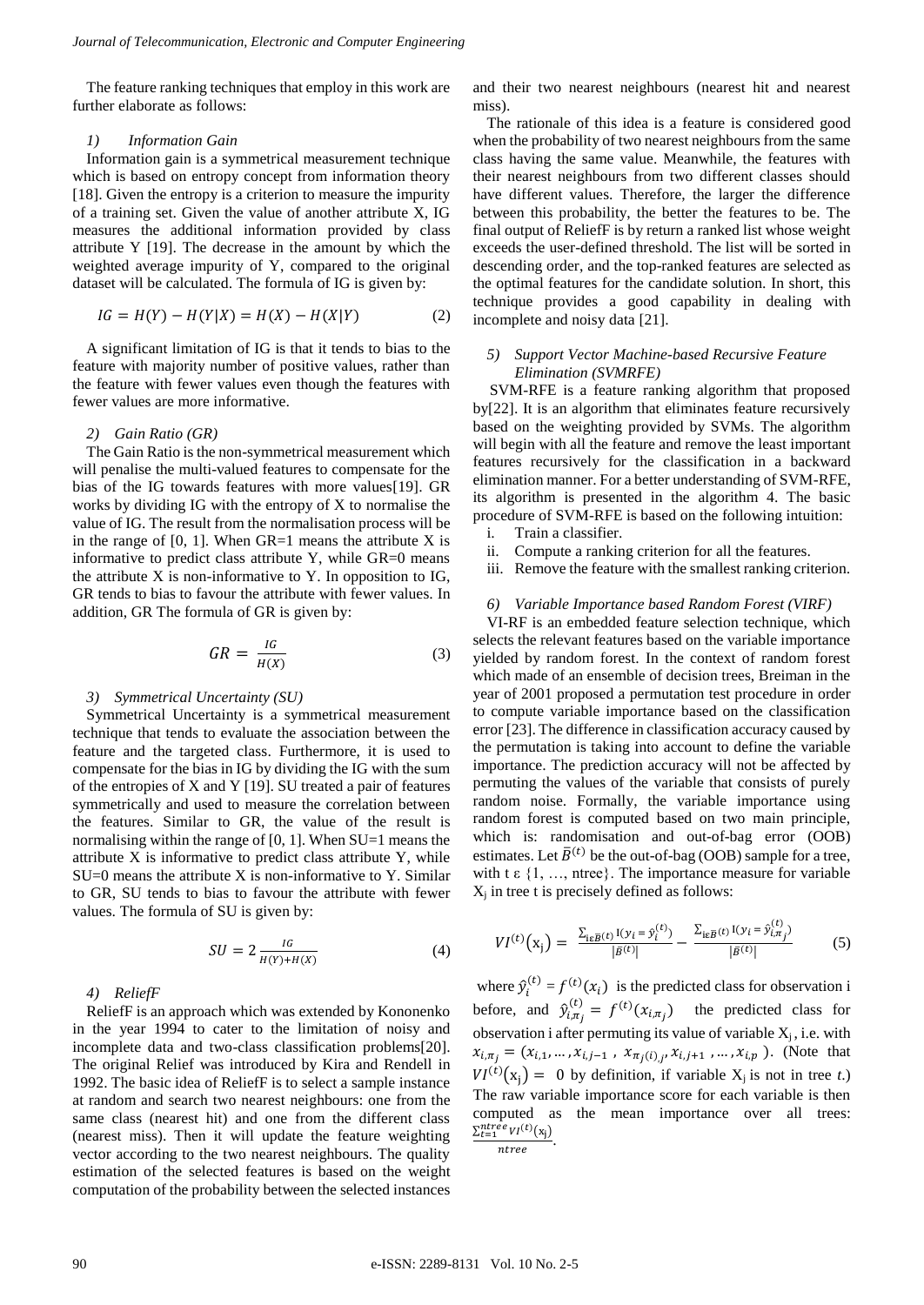## III. RESULT AND DISCUSSION

In this work, six feature ranking techniques have been applied. Each of the technique will return a feature subset which sorted in descending order based on their ranking criteria. Each feature subset will employ Recursive Feature Elimination (RFE) method to eliminate a chunk of features at a time [22]. At each elimination iteration, half of the features will be removed. The features will be divided into seven partitions: 592, 296, 148, 74, 37, 19, 9 feature sizes. The quality of each feature subset was then examined by training various classifiers including RF, NB, IBK, SMO and J48 decision tree. This is motivated by the "No Free Lunch Theorem", which means no one algorithm can guarantee works best for every problem [24]. All the classifiers were executed with the default parameter setting in WEKA [18]. As this research does not focus on building the best prediction system for ATS drug identification, hence testing all the possible parameter in the configuration setting for each classifier is not within the scope of this research. The predictive performance is evaluated by the average results of 10-fold cross-validation, and the classification accuracy and AUC are taking into consideration. This section will present a summary of the comparison of classification performance by using different feature subset sizes that selected by the five chosen feature selection techniques as well as the original dataset.

## *A. Comparison between Different Feature Subset Sizes*

A summarisation of the classification performance of five classifiers affects by different feature subset sizes selected by six feature ranking techniques is provided in Table 2. As it can be observed in most cases, by comparing the average of classification performance from each chosen learner, using smaller feature subset size generally further improved the classification performance than using all the original features. The only exception is feature subset sizes with 19, and 9 features returned the worst classification performance. This is mainly because some individually relevant features are not included in the top 9 and 19 features, and they are not sufficient features to classify ATS drugs. The best classification accuracy and related feature subset sizes are marked and bolded. By further inspection of the average of classification performance from each chosen learner, the partitions among the seven different feature subset sizes, the results suggesting that the feature subset size of 296 is optimal to build a classification model. This suggests that most of the discriminating features fall in the range of 296 feature subset. However, exceed that optimal range, the feature subset may contain higher noise rate, which results in significantly lower classification performance.

Table 2 Average Overall Classification Accuracy (%) on ATS Drug Dataset based on Different Number of Features

|      | RF     | NB.    | <b>IBK</b> | <b>SMO</b> | J48    | Average |
|------|--------|--------|------------|------------|--------|---------|
| 1185 | 82.169 | 68.968 | 74.265     | 81.683     | 74.986 | 76.414  |
| 592  | 82.21  | 70.958 | 74.873     | 81.542     | 75.504 | 77.017  |
| 296  | 82.03  | 71.49  | 74.982     | 81.092     | 76.225 | 77.164  |
| 148  | 81.739 | 71.217 | 74.67      | 80.662     | 76.717 | 77.001  |
| 74   | 81.388 | 71.421 | 74.471     | 80.093     | 76.959 | 76.866  |
| 37   | 80.986 | 71.933 | 73.937     | 79.666     | 76.877 | 76.68   |
| 19   | 80.107 | 72.248 | 73.165     | 78.984     | 76.617 | 76.224  |
| 9    | 79.430 | 73.375 | 72.691     | 78.441     | 76.770 | 76.141  |
|      |        |        |            |            |        |         |

## *B. Comparison between Different Feature Rankers*

Use As a further step, investigation of classification performance for each feature ranking using the optimal feature subset has been done. Five classifiers were used: RF, NB, IBK, SMO, and J48. Each of these classifiers returns a deterministic result, in order to simplify the comparison, averaging the results are taken into account. The average of overall classification accuracy is presented in Table 3. As shown in Table 2, comparison of the six different feature rankers using the 296 optimal feature subset, ReliefF and VI-RF are the most stable and effective methods. As observed from the table below, both of their average of the classification accuracy is very close, which is 77.401% and 77.608%, with the mild difference of 0.2%. The two most ineffective feature ranking techniques are SVMRFE and IG. They are the two techniques with the lowest classification accuracy with the average of 74.788% and 76.642% as demonstrated in the table below.

Among these six-feature ranking methods, it can further categorise into univariate approaches (IG, SU, GR) and multivariate approaches (ReliefF, SVM-RFE, and VI-RF). It is clearly shown that univariate approaches exhibit in almost similar trend, with a slight superiority of GR in ATS drugs dataset. Among the multivariate approaches, ReliefF and VI-RF outperform the univariate approaches in most cases. However, an exception of this case, though SVM-RFE is well known in the literature Guyon et al., as an effective feature selection technique, it exhibits the worst classification performance among the others six feature selection techniques. This problem is partly answered by Hardin et al. [25], who claimed that linear SVM may assign higher weights to weakly relevant features, while assigned zero-weights to highly relevant features. Furthermore, they also pointed out that SVM-RFE will not necessary works together with the classification models.

Table 3 Average Overall Classification Accuracy on ATS Drug Dataset Based on Different Feature Rankers

| <b>IG</b>     | <b>GR</b> | <b>SU</b> | ReliefF | SVM-   | VI-RF  |
|---------------|-----------|-----------|---------|--------|--------|
| $\frac{9}{6}$ | (%)       | $(\%)$    | (%)     |        | $(\%)$ |
| 80.772        | 81.107    | 80.948    | 81.986  | 80.352 | 81.596 |
| 71.676        | 72.221    | 72.009    | 72.312  | 68.964 | 73.653 |
| 74.02         | 73.97     | 74.156    | 75.048  | 72.417 | 75.066 |
| 79.833        | 80.236    | 80.257    | 80.647  | 78.823 | 80.616 |
| 76.907        | 77.327    | 77.407    | 77.013  | 73.382 | 77.11  |
| 76.642        | 76.972    | 76.955    | 77.401  | 74.788 | 77.608 |
|               |           |           |         |        | RFE(%) |

## IV. CONCLUSION

This paper presents a methodology that sought to compare the effectiveness of four filters feature selection techniques (IG, GR, SU, ReliefF) and two embedded feature selection techniques (SVM-RFE and VI-RF) in the context of ATS drug identification.

The results of classification accuracy demonstrate the effectiveness of feature selection methods. In general, ReliefF and VI-RF are outperforming the other techniques as well as the original dataset. The result shows that multivariate approaches clearly outperformed the univariate approaches, except for SVM-RFE. In addition, the goal of this work is attempted to empirically estimate the number of needed features to achieve the desired classification performance. In this case, only a setting using 296 selected features has been selected.